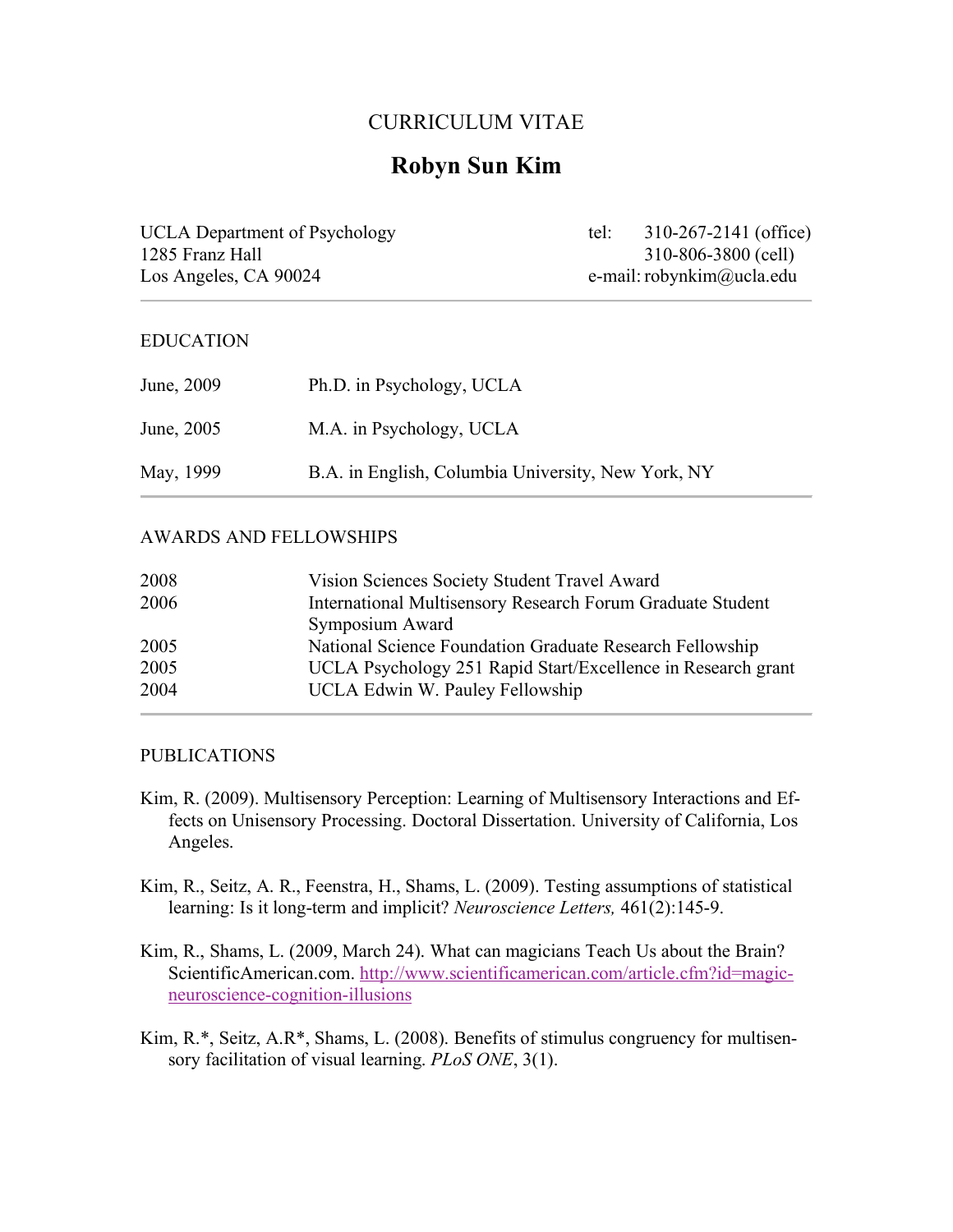- Seitz, A.R., Kim, R., van Wassenhove, V., & Shams, L. (2007). Simultaneous and independent acquisition of multisensory and unisensory associations. *Perception*, 36: 1445-1453.
- Seitz, A.R.\*, Kim, R.\*, & Shams, L. (2006). Sound facilitates visual learning. *Current Biology,* 16(14): 1422-1427.

*\* Equal contribution/co-first author*

#### CONFERENCE PRESENTATIONS

- Kim, R., Seitz, A.R., Shams, L. [poster]. Statistical learning of crossmodal associations is better than unisensory associations. *International Multisensory Research Forum 10th Annual Meeting*, New York, New York, June, 2009.
- Kim, R., Seitz, A.R., Shams, L. [talk]. Neural Mechanisms of multisensory perceptual learning. *Vision Sciences Society 8th Annual Meeting*, Naples, FL, May, 2008.
- Kim, R., Seitz, A.R., Shams, L [talk]. Congruent sound facilitates visual perceptual learning. *Society for Neuroscience 37th Annual Meeting*, San Diego, CA, November, 2007.
- Kim, R., Seitz, A.R., Shams, L [poster]. Visual perceptual learning enhanced with congruent sound. *Vision Sciences Society 7th Annual Meeting*, Sarasota, FL, May, 2007.
- Kim, R., Seitz, A.R., Shams, L [talk]. Sound facilitates visual perceptual learning. *International Multisensory Research Forum 7th Annual Meeting*, Dublin, Ireland, June, 2006.
- Kim, R., Seitz, A.R., Shams, L [poster]. Sound aids visual perceptual learning. *Vision Sciences Society 6th Annual Meeting*, Sarasota, FL, May, 2006.

#### SERVICE AND TEACHING

- 2008-9 Science Outreach Educator for K-12 students, Project Brainstorm, UCLA
- 2005-9 Selection Committee Member, Korean American Scholarship Foundation
- 2004-9 Research Assistant Mentor, Visual & Multisensory Perception Lab, UCLA
- 2004,'06,'08 Lab Meeting Coordinator, Visual & Multisensory Perception Lab, UCLA
- 2005 Teaching Assistant, Introduction to Psychology, UCLA